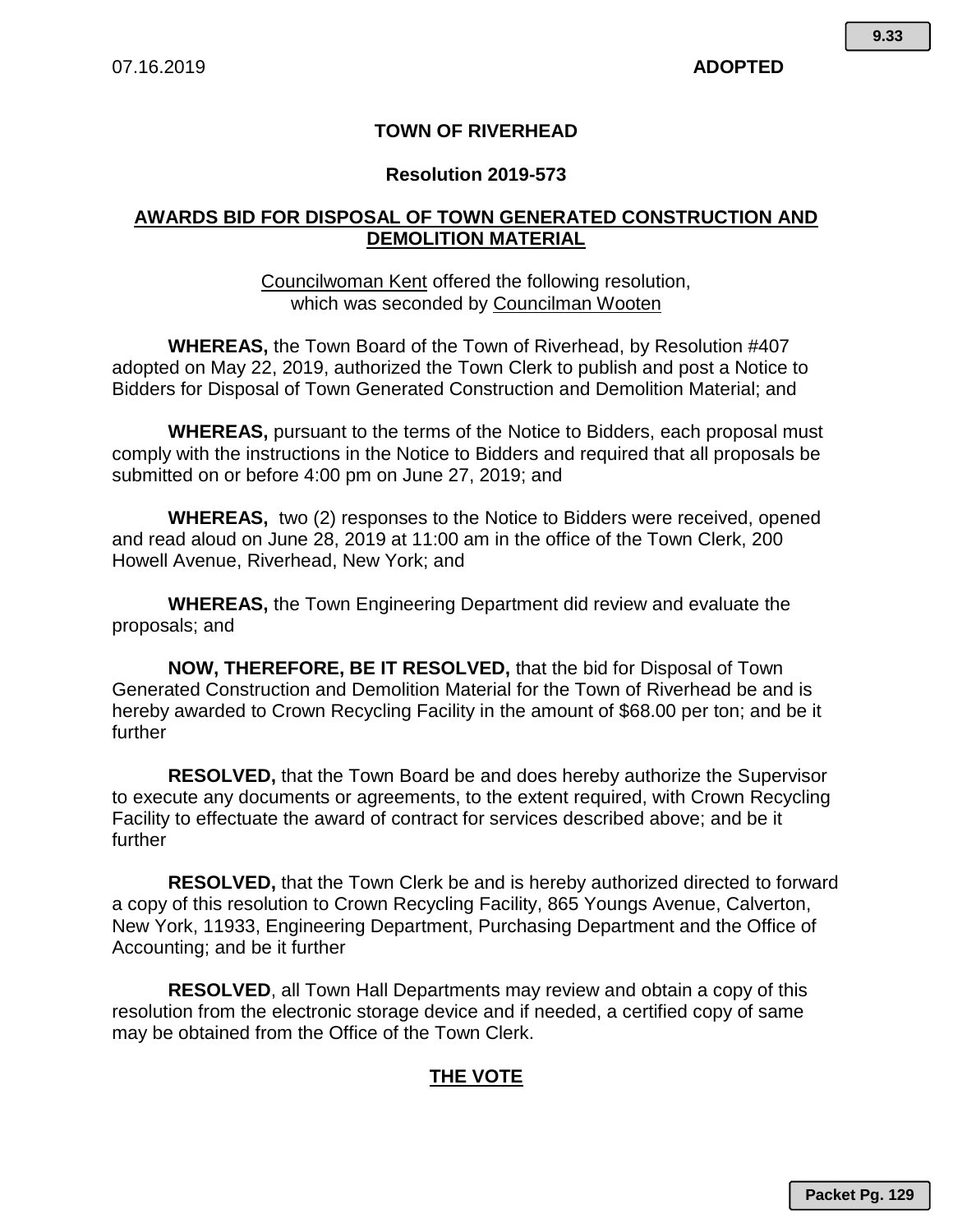| <b>RESULT:</b> | <b>ADOPTED [UNANIMOUS]</b>                             |
|----------------|--------------------------------------------------------|
| <b>MOVER:</b>  | Catherine Kent, Councilwoman                           |
|                | <b>SECONDER:</b> James Wooten, Councilman              |
| AYES:          | Laura Jens-Smith, James Wooten, Tim Hubbard, Catherine |
|                | Kent                                                   |
| <b>ABSENT:</b> | Jodi Giglio                                            |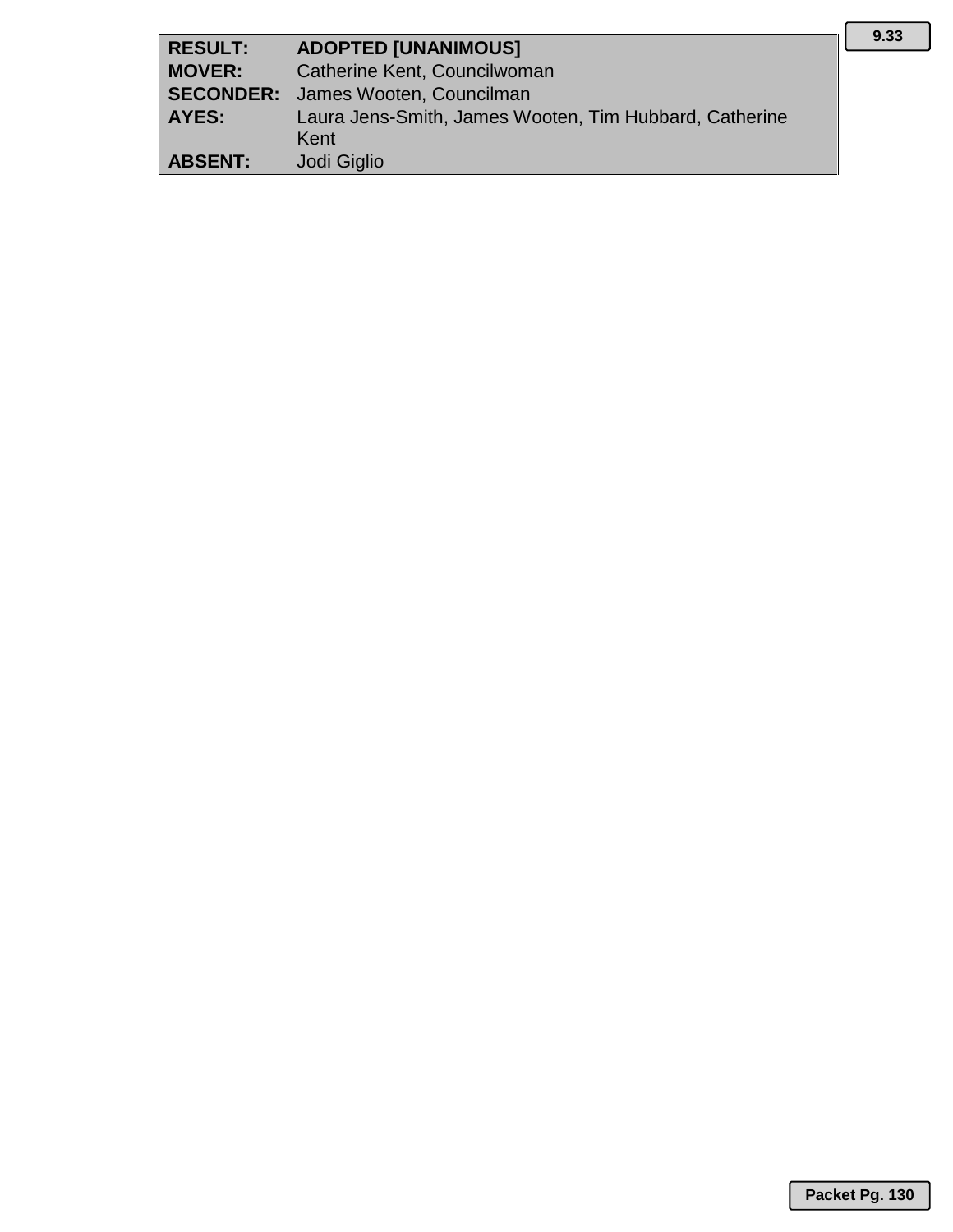# **FISCAL IMPACT STATEMENT OF PROPOSED RIVERHEAD TOWN BOARD LEGISLATION**

| Type of Legislation<br>Α.                                                                                                                                                                                                                                                                                                                                         | Resolution X Local Law           |                    |  |  |  |
|-------------------------------------------------------------------------------------------------------------------------------------------------------------------------------------------------------------------------------------------------------------------------------------------------------------------------------------------------------------------|----------------------------------|--------------------|--|--|--|
| Title of Proposed Legislation: AWARDS BID FOR DISPOSAL OF TOWN GENERATED CONSTRUCTION AND DEMOLITION<br>В.<br><b>MATERIAL</b>                                                                                                                                                                                                                                     |                                  |                    |  |  |  |
| Purpose of Proposed Legislation: TO AWARD THE BID FOR DISPOSAL OF TOWN GENERATED CONSTRUCTION AND<br>C.<br><b>DEMOLITION MATERIAL</b>                                                                                                                                                                                                                             |                                  |                    |  |  |  |
| Will the Proposed Legislation Have a Fiscal Impact?<br>Yes X No<br>D.                                                                                                                                                                                                                                                                                             |                                  |                    |  |  |  |
| If the answer to section D is "yes", select (a) or (b) below and initial or detail as applicable:<br>Е.                                                                                                                                                                                                                                                           |                                  |                    |  |  |  |
| The fiscal impact can be absorbed by Town/department existing resources set forth in approved Town Annual Budget SC<br>(a)<br>(example:routine and budgeted procurement of goods/services)*if selecting E(a), please initial then skip items F,G and<br>complete H,I and J;<br>or<br>The description/explanation of fiscal impact is set forth as follows:<br>(b) |                                  |                    |  |  |  |
|                                                                                                                                                                                                                                                                                                                                                                   |                                  |                    |  |  |  |
| If the answer to E required description/explanation of fiscal impact (E(b)), please describe total Financial Cost of Funding over<br>F.<br>5 Years                                                                                                                                                                                                                |                                  |                    |  |  |  |
| <b>Proposed Source of Funding</b><br>G.<br>Appropriation Account to be Charged:                                                                                                                                                                                                                                                                                   |                                  |                    |  |  |  |
| Grant or other Revenue Source:                                                                                                                                                                                                                                                                                                                                    |                                  |                    |  |  |  |
| Appropriation Transfer (list account(s) and amount):                                                                                                                                                                                                                                                                                                              |                                  |                    |  |  |  |
|                                                                                                                                                                                                                                                                                                                                                                   |                                  |                    |  |  |  |
| H. Typed Name &<br>Title of                                                                                                                                                                                                                                                                                                                                       | <b>Signature of Preparer</b>     | J. Date<br>7/02/19 |  |  |  |
| Preparer: Shannon<br>Clifford                                                                                                                                                                                                                                                                                                                                     |                                  |                    |  |  |  |
| K. Accounting Staff<br>Name & Title                                                                                                                                                                                                                                                                                                                               | L. Signature of Accounting Staff | M. Date            |  |  |  |